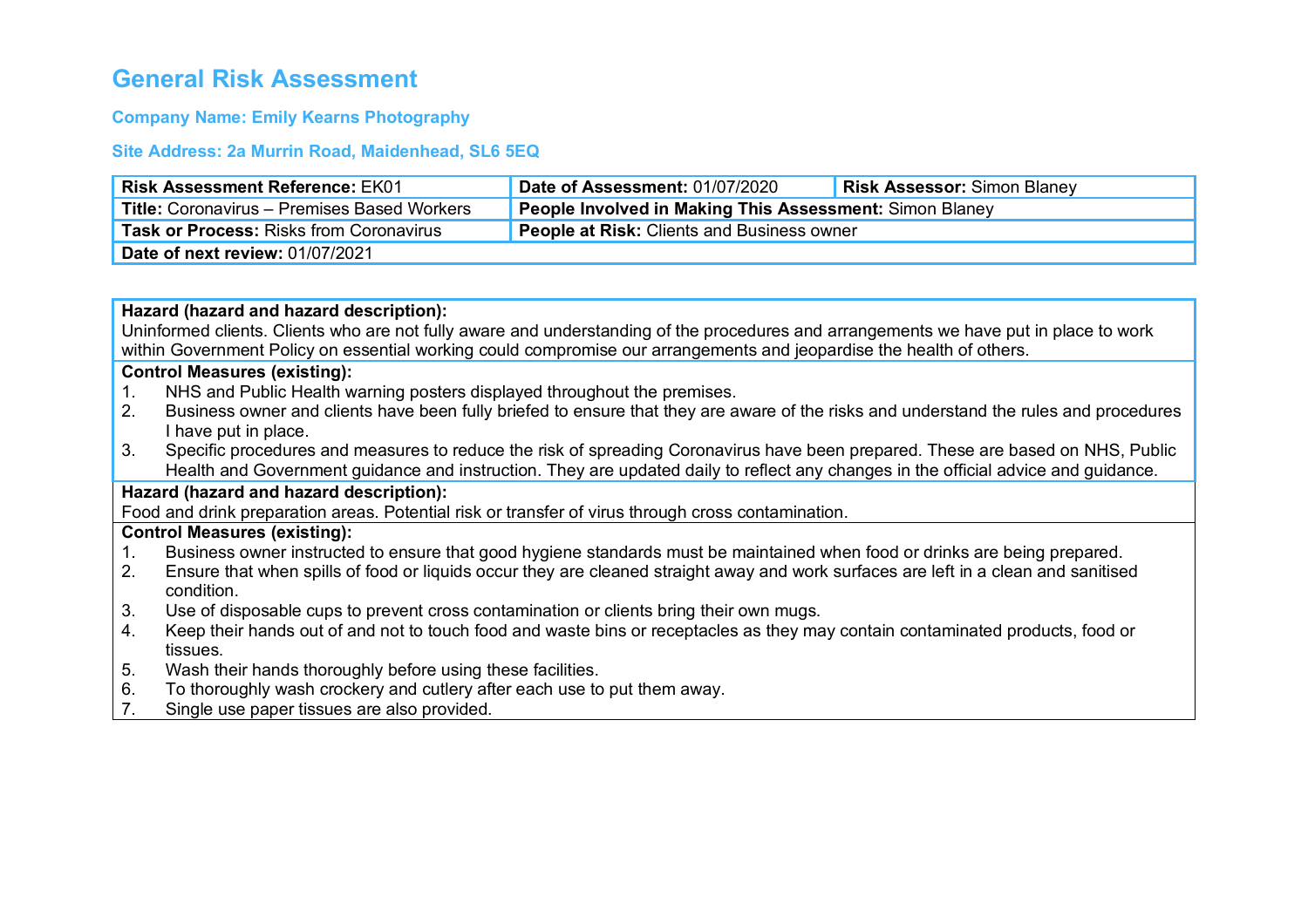## **Hazard (hazard and hazard description):**

Communal facilities, entrance, toilets, stairs, etc. Risk of cross contamination from equipment, surfaces etc. that may have been touched or otherwise contaminated by coronavirus and create a risk to health.

# **Control Measures (existing):**

- 1. Toilets and communal areas, along with workspaces, are cleaned more frequently than before and the cleaning routine is to a higher specification.
- 2. Supplies of soap and sanitising agents provided and regularly topped-up at all hand washing stations. NHS and Public Health hand washing advice posters displayed.
- 3. Business owner and clients instructed to clean their hands after using the toilet, by washing their hands with soap and water for at least 20 seconds.
- 4. Business owner and clients made aware that where welfare facilities are used during the working day, they must have an awareness of surfaces (toilets, sinks, door handles, soap, and soap dispensers, etc.) and objects which are visibly contaminated with bodily fluids must not be touched, but reported to the business owner.
- 5. Business owner and clients instructed to ensure that the toilet seat is in the closed position before flushing to prevent aerosols becoming airborne and contaminating the facilities with potential pathogens.
- 6. Business owner and clients are required to ensure that coats, scarfs and other outdoor items are stored separately within the bathroom area avoiding contact with the studio area. Personal belongs kept on themselves in pockets i.e. phone or wallet.

## **Hazard (hazard and hazard description):**

Waste. Ill-health as a result of the transfer of coronavirus and other pathogens through cross contamination after contact with waste (accidental or otherwise).

## **Control Measures (existing):**

- 1. All waste bins and receptacles are carefully and safely emptied daily by business owner.
- 2. Business owner instructed that disposable tissues should be used when coughing and or sneezing and put directly into a waste bin, preferably bagged, or pocketed and taken home.
- 3. Business owner and clients instructed to not put their hands directly into food waste or general waste bins or receptacles as they may contain contaminated products, food or tissues.
- 4. Waste bins are provided.

## **Hazard (hazard and hazard description):**

Smoking shelters. Inhalation of second hand tobacco smoke and or vapours from e-cigarettes may result in adverse coronavirus health effects.

## **Control Measures (existing):**

1. Smoking tobacco or e-cigarettes is confined to outside and away from the studio.